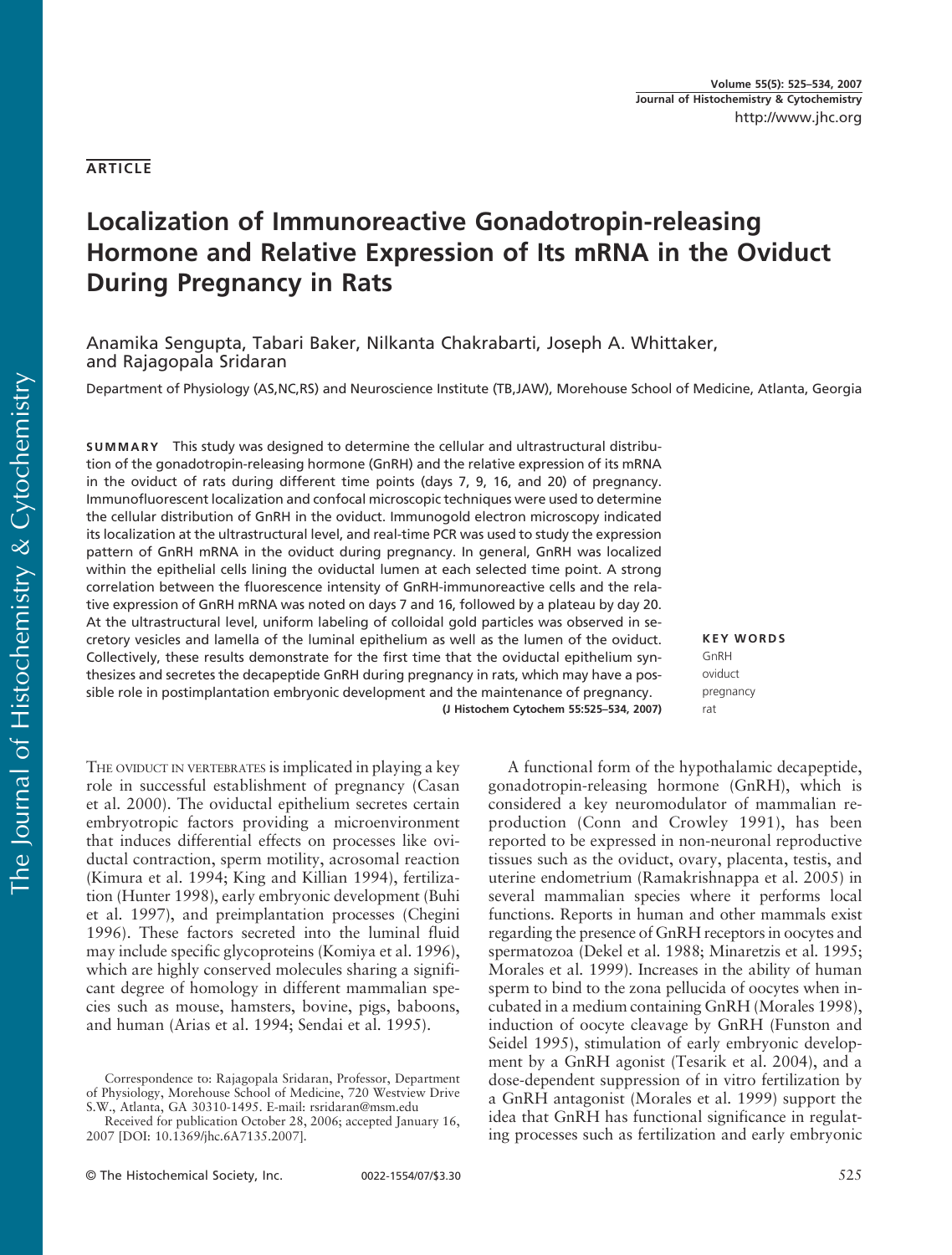| Gene name       | Sequence (5' to 3')                | Product length (bp) | Annealing temperature (°C) |
|-----------------|------------------------------------|---------------------|----------------------------|
| <b>Rat GnRH</b> | Sense: AGGAGGATCAAATGGCAGAACC      | 103                 | 54                         |
|                 | Antisense: TCTTCAATCAGACGTTCCAGAGC |                     |                            |
| 18S rRNA        | Sense: AATTCCGATAACGAACGAGA        | 141                 | 54                         |
|                 | Antisense: ATCTAAGGGCATCACAGACC    |                     |                            |

Table 1 Description of the sense and antisense pairs of primers specific for GnRH and 18S mRNA amplification used in real-time polymerase chain reaction

development, leading to induction of pregnancy in mammals. Expression of immunoreactive GnRH in the human maternal reproductive tract during the luteal phase of the menstrual cycle has been studied (Casan et al. 2000), providing evidence of its role as a molecular autocrine/paracrine regulator of processes such as fertilization, early embryonic development, and implantation. The role of GnRH in embryonic/endometrial dialogue during early implantation of human embryos has been reported by Raga et al. (1998). Immunohistochemical localization of GnRH in preimplantation mouse embryos confirms the local role of this decapeptide in endometrial receptivity and, hence, implantation processes (Raga et al. 1999) in mammals.

There is a paucity of information regarding the role of oviductal GnRH during cyclicity in rodents as well as on postimplantation processes and/or maintenance of pregnancy in mammals. To focus on the role of oviductal GnRH during postimplantation embryonic development and, as such, maintenance of pregnancy in rodents, the present study was designed to determine the expression patterns of immunoreactive GnRH and its mRNA in the rat oviduct during different time points of pregnancy. Immunogold labeling of GnRH was done to understand the intracellular distribution of this protein in the luminal epithelium of the oviduct and its secretion into the lumen. Each of the chosen time points (days 7, 9, 16, and 20) of pregnancy corresponds to changes in the serum profile of the key hormone progesterone critical for induction and maintenance of pregnancy in rodents in relation to changes in the circulating levels of luteinizing hormone (LH) and prolactin, which are interrelated throughout gestation (Morishige et al. 1973).

## Materials and Methods

#### Animals

All experiments were performed in compliance with the animal care regulations of Morehouse School of Medicine following protocols approved by the Institutional Animal Care and Use Committee using accepted standards of NIH guidelines for humane care and use of experimental animals. Timedpregnant Sprague Dawley rats ( $\sim$ 8 weeks old) were obtained from Charles River Laboratories (Wilmington, MA) and housed in the Institutional Animal Care Facility at a temperature of 23–25C under a photoperiodic schedule of daily 14 hr light:10 hr darkness. Purina rat chow and tap water were accessible ad libitum. Considering the day of insemination (identified by the appearance of the sperm plug) as day 1 of pregnancy, animals  $(n=4)$  were each sacrificed subsequently on days 7, 9, 16, and 20 of pregnancy by exposing them to a chamber of carbon dioxide for 5–10 min.

#### Tissue Collection

Embryonic implantation within the uterus was checked for each animal during each of the considered time points to ensure induction of pregnancy prior to tissue collection. Paired oviducts along with the hypothalamus and liver of each animal  $(n=4)$  were dissected out on different days of pregnancy. One oviduct of each pair was fixed in 4% paraformaldehyde overnight for immunostaining. The other oviduct was snap frozen in liquid nitrogen and stored at  $-80C$  for extraction of RNA for real-time PCR.

# Immunofluorescent Localization of GnRH and Confocal Microscopy

A portion of the paraformaldehyde-fixed oviducts from each animal were cryoprotected in 30% sucrose solution overnight and cut into  $25$ - $\mu$ m sections using a cryostat set at  $-15C$ . Free-floating sections were collected in 0.02 M KPBS (pH 7.2). For immunostaining, sections were pretreated with 0.2% sodium borohydride for 20 min to reduce autofluorescence, preincubated in a blocking solution containing 10% normal horse serum, 0.25% BSA, 0.1% gelatin, and 0.1% Triton X-100 in 0.02 M KPBS for 1 hr at room temperature, followed by overnight incubation at 4C with mouse monoclonal anti-GnRH antibody (100% immunoreactivity with the fully processed bioactive form of LH-releasing hormone, sequence: pGlu-His-Trp-Ser-Tyr-Gly-Leu-Arg-Pro-Gly-NH2; cat. #MAB5456, Chemicon International, Temecula, CA) diluted 1:500 in KPBS solution containing 1% normal horse serum and 0.1% Triton X-100. Negative controls included sections

 $\rightarrow$ 

Figure 1 (A) Confocal micrographs of oviductal sections during pregnancy showing immunofluorescent localization of GnRH in the luminal epithelium (LE) bordering the lumen (L). A considerable increase in the immunoreactivity for GnRH is noted from day 7 through day 20, the highest being on day 16. Weak staining is evident in the stromal cells (S) on day 16 but not on days 7, 9, and 20. Absence of GnRH immunoreactivity is noted in the preabsorbed control (insert on day 7). (B) Comparison of the relative fluorescent intensity (mean  $\pm$  SEM) of GnRH-immunoreactive cells within the luminal epithelium of rat oviduct during different time points of pregnancy. Different letters indicate statistically significant differences between groups ( $p \le 0.05$ ).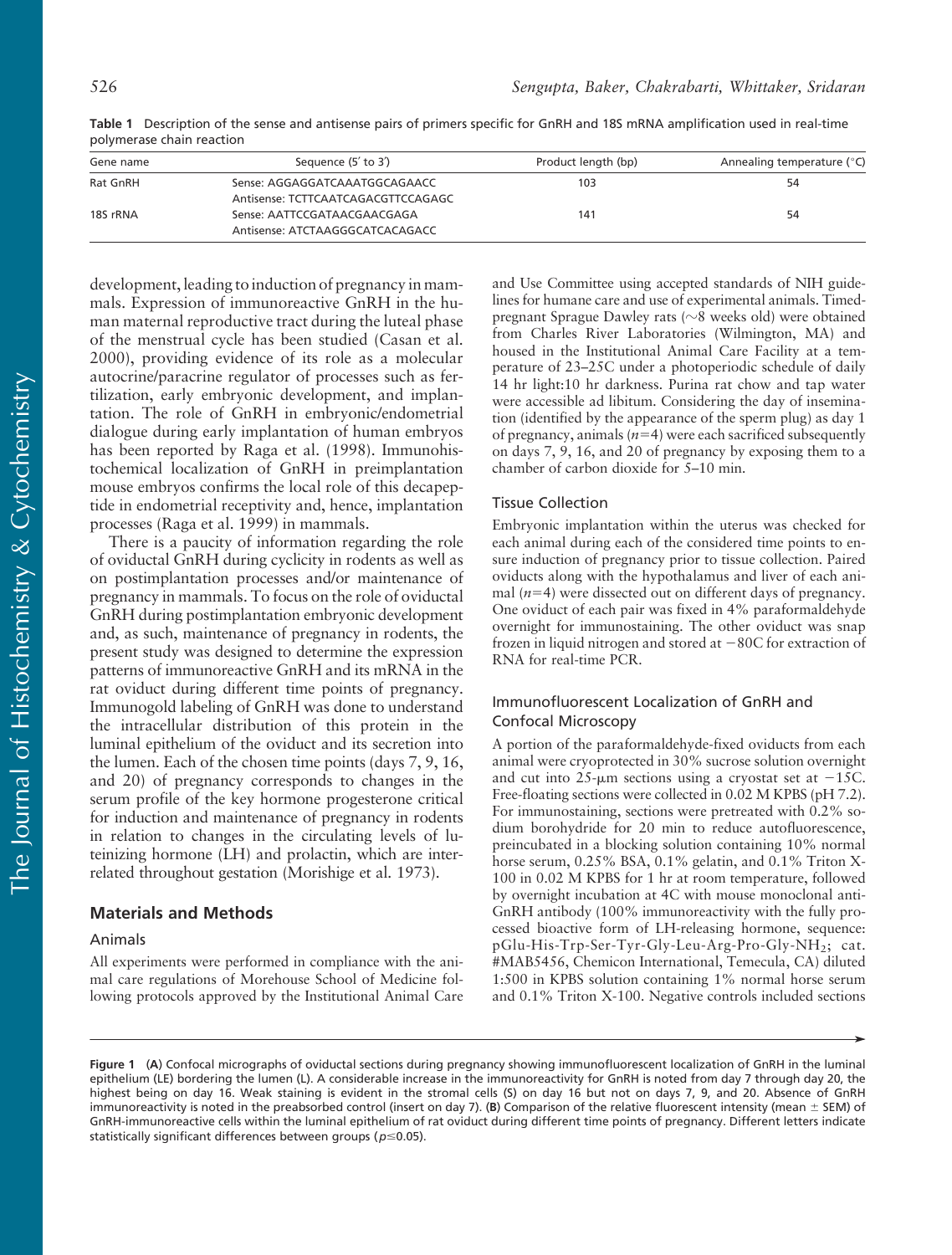



 $\bf{20}$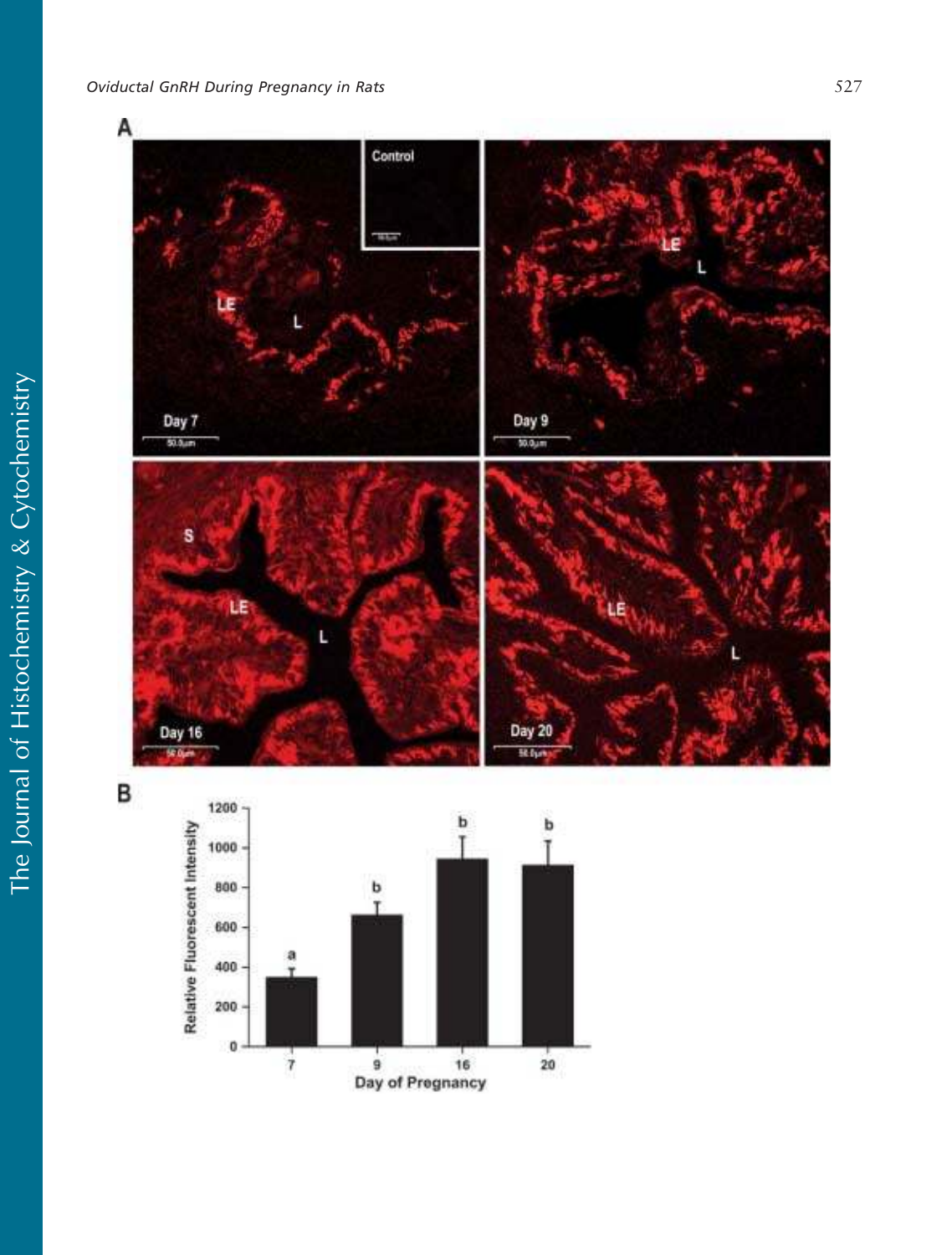in which the primary antibody was omitted or the anti-GnRH primary antibody was preabsorbed with a synthetic GnRH peptide (Peninsula Laboratories; San Carlos, CA). Sections of each group were then washed sequentially in 0.02 M KPBS and incubated in donkey anti-mouse Alexa Fluor 594 fluorescent secondary antibody (1:1000 dilution; Molecular Probes, Carlsbad, CA) for 1 hr at room temperature. After multiple washes, the stained sections were mounted on glass slides with Vectashield (Vector Laboratories; Burlingame, CA) mounting medium and observed using an Olympus laser-scanning confocal microscope system (IX71; Olympus, Tokyo, Japan) to observe the localization and distribution of GnRH-immunopositive cells in the oviduct collected from rats during different days of pregnancy. Immunostaining of sagittal sections of pregnant rat brains (prior to oviductal study) exhibited clear immunolocalization of GnRH neurons in the hypothalamic region, indicating specificity of the anti-GnRH antibody used throughout the present study.

# Measurement of Relative Fluorescent Intensity of the GnRH-immunopositive Cells

Measurement of the fluorescent intensity of GnRH-immunopositive cells was done in five different non-overlapping fields from three to four sections taken from each animal, collected during the selected time points. Fluorescent intensity values of different cells in a line, in a particular field of an image taken from a particular section, were recorded using the Olympus Fluoview FV300 (version 4.3), Image Analysis (Line Profile) software. Average fluorescent intensity (AFI) of all the cells located in the five such selected fields in a particular section was calculated. Multiple peak fluorescent intensities of the GnRH-immunopositive cells of a particular section, where the values are higher than the AFI, were normalized by subtracting the AFI value of that specific section. Normalized peak fluorescent intensity was represented as relative fluorescent intensity (RFI) in the present study. The mean RFI values during different days of pregnancy were plotted graphically.

#### Isolation of Total RNA

Frozen oviductal tissues were weighed and homogenized in 1 ml of RNeasy lysis buffer (Qiagen; Valencia, CA) containing 10 ml of b-mercaptoethanol. Homogenate was centrifuged at  $3200 \times g$  for 10 min at room temperature. The supernatant was loaded on an RNeasy midi column (Qiagen), and the entire process of RNA isolation and purification was carried out according to detailed manufacturer's instructions provided in the kit. RNA samples were eluted in  $25-\mu$ l nucleasefree water (provided in the kit) and quantified in an Eppendorf AG 2231 Biophotometer (Hamburg, Germany). RNA purity was assessed with the same instrument using the 260:280 nM ratios, which were in the range of 1.8 and 2.1. RNA integrity was assessed by examining the 28S and 18S rRNA bands of representative samples loaded on an Agilent 2100 Bioanalyzer using RNA 6000 Nano Assay kit (Agilent Technologies; Santa Clara, CA).

## Reverse Transcription

Two  $\mu$ g of RNA samples from each tissue type (oviduct, hypothalamus, and liver) were converted to cDNA by reverse transcription at 48C for 37 min using murine leukemia virus reverse transcriptase enzyme and random hexamers (Taqman Reverse Transcription Reagent kit; Applied Biosystems, Foster City, CA) according to manufacturer's instructions. cDNA samples were then stored at  $-20C$  for real-time PCR studies.

## Real-time PCR

Sequence of Rattus norvegicus GnRH mRNA (accession number: NM\_012767) was obtained from the gene bank database of the National Center for Biotechnology Information of NIH http://www.ncbi.nlm.nih.gov/cgi-bin/genbank). Using Oligo-Perfect Designer software (Invitrogen), primer sequences were selected to optimally hybridize and amplify target cDNA sequences for real-time PCR assay. To avoid amplification of contaminating genomic DNA, primers specific for both GnRH and 18S rRNA (housekeeping gene) were designed to cross exon/intron boundaries (see Table 1 for details).

A temperature curve was done to determine the annealing temperature of the specific primers for GnRH followed by the melt curve to determine the absence of primer dimer formation and any nonspecific fluorescent signals. The final annealing temperature of the sense and antisense GnRH and 18S rRNA primers were determined to be 54C [temperature at which the threshold cycle (CT) value was minimum and fluorescence value was maximum].

Quantitative PCR assay was performed with the help of a MyiQ iCycler (Bio-Rad Laboratories; Hercules, CA) real-time PCR detection system using 750 ng of cDNA for each reaction (as determined from the standard curve of rat GnRH using various dilutions of oviductal cDNA). Each gene expression was assessed in a separate PCR reaction with each reaction mixture containing  $2 \mu$ l of sense and antisense primers  $(0.35 \text{ nM/µ}$ l concentration) of GnRH and 18S rRNA, respectively, 10  $\mu$ l of 2 $\times$  quantiTech SYBERGreen PCR Master Mix (containing HotStarTaq DNA polymerase enzyme, quantiTech SYBERGreen PCR buffer, dNTP mix including dUTP, fluroscent dyes like SYBERGreen 1 and ROX, and 5 mM MgCl2) obtained from Qiagen and DNase RNase-free water to make a total volume of  $20 \mu l$ . Samples were amplified with a precycling hold of 95C for 15 min, followed by 50 cycles of denaturation at 94C for 15 sec, annealing at 54C for 30 sec, and extension at 72C for 30 sec. The reaction was terminated at 72C for 5 min and cooled to 4C. Real-time PCR amplification efficiencies were indicated by the linearity of the logarithmic algorithm and determined by Pearson's correlation coefficient and slope of the linear curve.

Quantification of results was expressed in terms of CT value. The rat hypothalamus and liver tissue in which the GnRH gene expresses the maximum and minimum, respectively, were used as positive and negative controls. The comparative CT method (Qiagen) was used to compare the relative expression of GnRH mRNA during different days of pregnancy, using day 7 as 1, the calibrator. Briefly, CT values were averaged from each duplicate and differences between the mean CT values of the GnRH and 18S rRNA (housekeeping gene) were calculated as  $\Delta CT_{sample} = CT$  GnRH-CT 18S rRNA for normalization. Finally, sample calibrator ratios, expressed as N-fold differences of GnRH expression on different days relative to day 7, were determined as  $2^{-(\Delta CT\, \mathrm{sample}-\Delta CT\, \mathrm{calibration})}$ (Livak and Schmittgen 2001; Zhoa et al. 2004).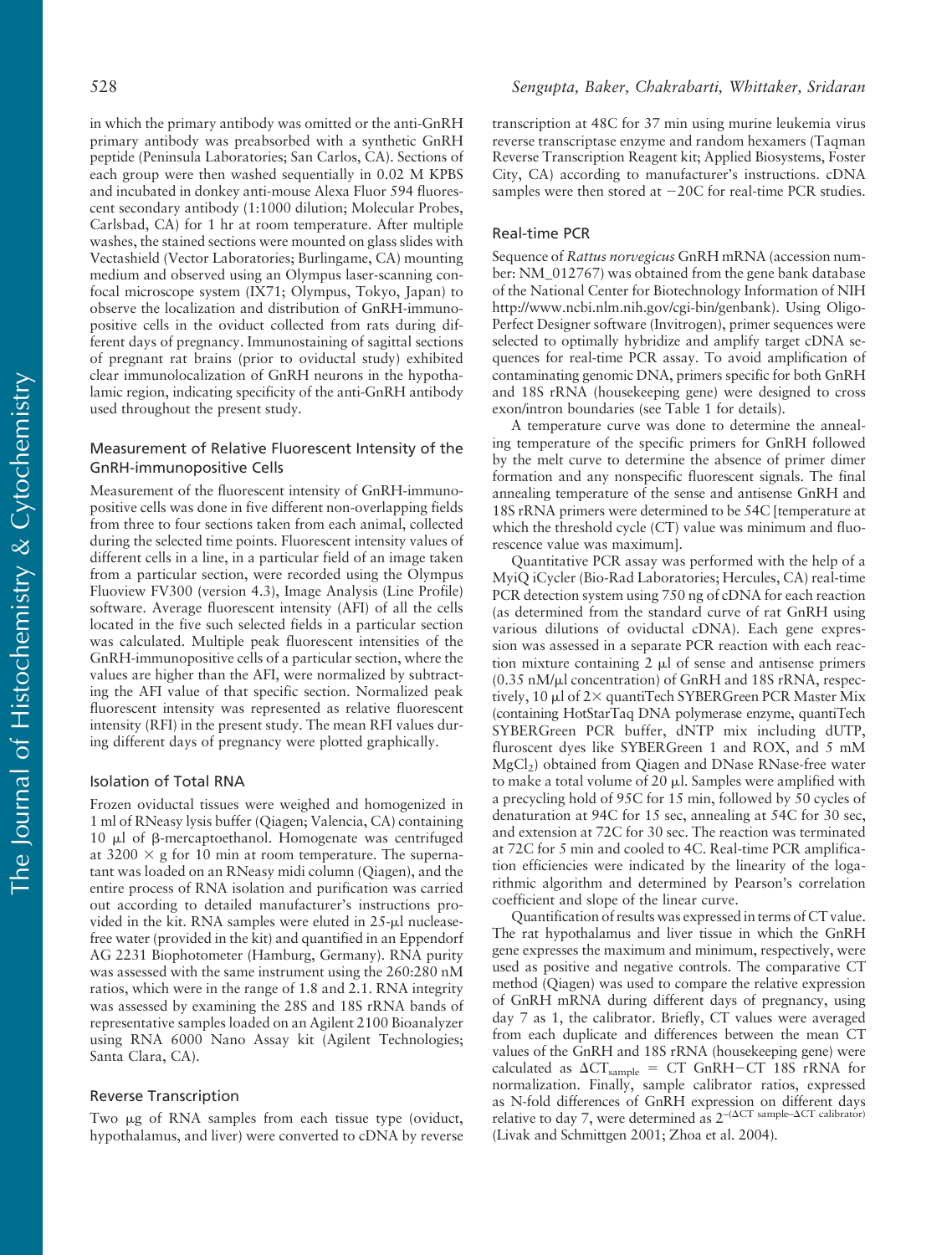## Oviductal GnRH During Pregnancy in Rats 529

#### Immunogold Labeling for GnRH

As immunofluorescent staining exhibited maximum localization of GnRH in the rat oviduct collected during day 16 of pregnancy, we used oviductal tissues of this specific day for immunogold labeling of this protein. Oviducts fixed overnight in 4% paraformaldehyde were washed in PBS to remove excess fixative, dehydrated in graded alcohol, infiltrated in LR white resin, and polymerized in a vacuum oven at 45C for 48 hr. Sixty-nm ultrathin sections were cut and placed on formvar-coated nickel grids for postembedding immunogold labeling for GnRH. Potential nonspecific labeling was blocked by incubating the sections in PBS containing 5% normal goat serum, 5% bovine serum albumin, and 0.1% cold-water fish gelatin at room temperature for 1 hr. Sections were then incubated overnight at 4C with mouse monoclonal anti-GnRH primary antibody that recognizes the mature, fully processed bioactive form of the antigen with an  $NH<sub>2</sub>$  group at position 10 of the decapeptide (Chemicon International) at a dilution of 1:500 in PBS buffer and incubated in 10-nm colloidal goldconjugated goat anti-mouse IgG secondary antibody (Aurion; Wageningen, The Netherlands) at a 1:20 dilution for 90 min at room temperature. Sections were then subsequently washed in PBS, further fixed in glutaraldehyde, counterstained in uranyl acetate and lead acetate, and examined under a transmission electron microscope (1200EX; Jeol, Tokyo, Japan). To assess specificity of the immunolabeling, an experiment with negative control was carried out in which sections of oviduct were labeled with colloidal gold-conjugated secondary antibody without prior labeling with the primary antibody for GnRH.

#### Statistical Analysis

All data are presented as mean  $\pm$  SEM. Data for the relative expression of the GnRH mRNA and RFI of GnRH-immunopositive cells in the oviduct were analyzed by one-way ANOVA for significant difference between the chosen time points of pregnancy. Pairwise comparison of the RFI of GnRHimmunopositive cells between different days was conducted using Student's–Newman–Keuls multiple comparison test. Dunnett's multiple comparison test was used for the pairwise comparison in the expression pattern of GnRH mRNA during the considered time points relative to day 7. Comparisons were considered statistically significant when  $p \le 0.05$ .

## Results

## Localization of Immunoreactive GnRH

Our results present data on rats with confirmed pregnancies at each selected time point between postimplantation to preparturition period. Localized GnRH immunoreactivity in the luminal epithelium within the oviductal mucosa of rats was observed from day 7 through day 20 of pregnancy. The number of GnRH-immunoreactive cells during day 7 of pregnancy was much less when compared with that of days 9, 16, and 20 (Figure 1A). We were unable to detect immunolabeling for GnRH in the stromal or muscularis layers of the oviduct during days 7, 9, and 20. Weak staining of the stromal layer was observed on day 16 (Figure 1A). Localized immunoreactivity for GnRH was absent in the luminal epithelium, stroma, or muscularis layer in the negative control/preabsorbed control sections of the oviduct (Figure 1A).

#### RFI

A significant increment in the RFI of the GnRH-immunopositive cells was observed (Figure 1B) between days 7 and 9 ( $p<0.05$ ) and again between days 7 and 16 and days 7 and 20 ( $p$ <0.001). No significant difference existed in the RFI of GnRH-immunopositive cells between days 9, 16, or 20.

#### Expression of GnRH mRNA

The relative expression of GnRH mRNA was highest in the rat hypothalamus with no expression in the rat liver (day 16: hypothalamus, 1; liver, 0; oviduct,  $0.15 \pm 0.00$ 0.01). 18S mRNA expression (used as internal standard control) was equal across samples throughout the experiment ( $p=0.32$ ), reflecting the integrity of the RNA samples and the real-time PCR process. Considering day 7 as 1, the relative expression of GnRH mRNA in the rat oviduct significantly increased by day 16 ( $p$ <0.05) and remained elevated by day 20  $(p<0.05)$  (Figure 2).

Collectively, both the transcription of GnRH mRNA and translation of the protein reached their peak by day 16 of pregnancy and attained a plateau thereafter by day 20. However, the increase in GnRH mRNA expression between days 7 and 9 was not significant, whereas the increase in RFI of the GnRH-immunoreactive cells between both days was statistically significant.

## Immunoelectron Microscopic Studies

Negative control sections (without primary antibody) lacked specific localization of gold particles (Figure 3B) in any of the subcellular organelles of the luminal epithelium or the lumen of the oviduct. Colloidal gold particles



Figure 2 Comparison between the relative expressions of GnRH mRNA (mean  $\pm$  SEM) in the rat oviduct during the chosen time points of pregnancy. Group means with different letters differ significantly  $(p \le 0.05)$ .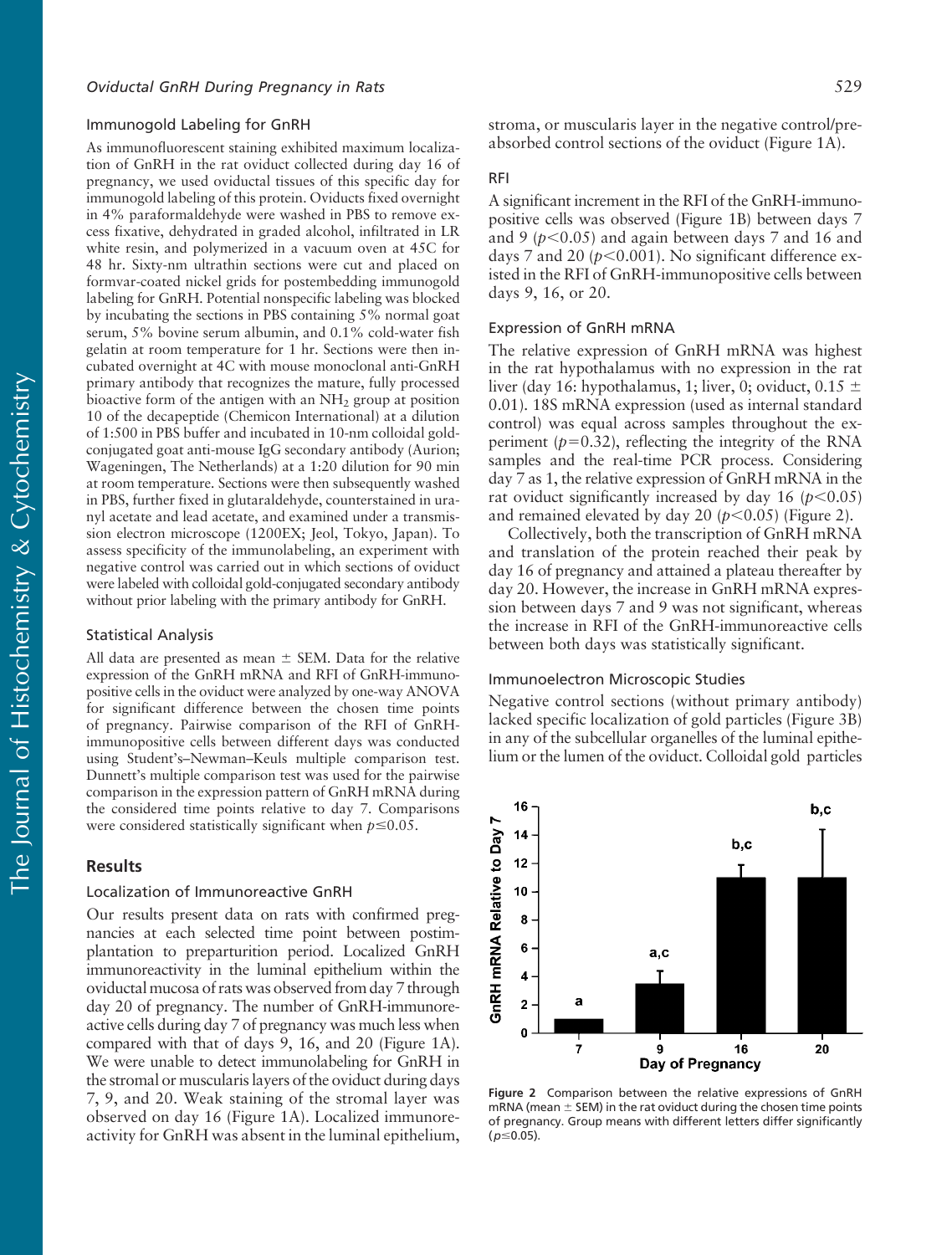

Figure 3 Electron micrographs showing absence of colloidal gold labeling in the subcellular organelles of the negative control section of pregnant rat oviduct. Enlarged boxed area A is shown in B.

appeared to be clustered only in the putative secretory vesicles (Figures 4B, 4D, and 4F) and lamella (Figure 4B) of the luminal epithelial cells in the immunolabeled sections of the oviduct. Immunogold localization of GnRH was also noted in the oviductal lumen (Figure 4F) but not in the stromal or muscularis layer of the immunostained sections.

## **Discussion**

The present study demonstrates, for the first time, the relative expression of GnRH mRNA and its immunolocalization in the luminal epithelium of rat oviduct during pregnancy, corresponding to a period between postimplantation to preparturition. The presence of both GnRH message as well as its translated product (protein) in the oviduct of pregnant rats during each of the time points tested demonstrates its local endogenous synthesis in the reproductive tract. Increases in GnRH mRNA and protein expression from day 7 through day 16, followed by a plateau thereafter by day 20, indicate the functional importance of this decapeptide in the maintenance of pregnancy. Labeling of GnRH in the secretory vesicles of the oviductal epithelium as well as in the lumen at the ultrastructural level is indicative of the possible release of this protein into the lumen of the oviduct.

It is well documented that the mammalian oviduct undergoes hormone-induced cyclic changes during the preovulatory period through synthesis and secretion of specific proteins, which provide a microenvironment promoting processes like fertilization, implantation, and embryonic development (Boatman 1997; Buhi et al. 1997). Earlier studies in humans have reported expression of GnRH and its mRNA in the fallopian tube epithelium but not in the stromal or muscularis layer during the luteal phase of the menstrual cycle (Casan et al. 2000). In our present study, considering the absence of immunogold labeling in the stromal layer of the oviduct on day 16 at ultrastructural level, we can assume that the level of antigen in this particular layer of the oviduct (as evident from the weak staining by immunofluorescent localization) during day 16 is negligible in comparison to its expression in the luminal epithelium. Expression of GnRH has been detected in porcine oviduct (Li et al. 1993) as well as in the oviduct of protochordates (Terakado 2001) and cephalopods like the octopus (Di Cristo et al. 2002; Ukena et al. 2004). The hypothesis that the oviductal GnRH in mammals is likely to enhance embryonic development

 $\blacktriangleright$ 

Figure 4 Representative colloidal gold immunoelectron micrographs of rat oviduct during pregnancy. Enlarged boxed areas in A,C,E are shown in B,D,F, respectively. Distribution of gold particles (indicated by arrowheads) as seen in the vesicles and lamella within the oviductal epithelium (B) indicates the packaging of the protein in vesicles. Alignment of vesicles labeled with GnRH in the epithelial cells (D). Specific gold labeling of putative secretory vesicles accumulated at the apical tip of the oviductal epithelium and the lumen indicating secretion of the protein into the lumen from the vesicles (F).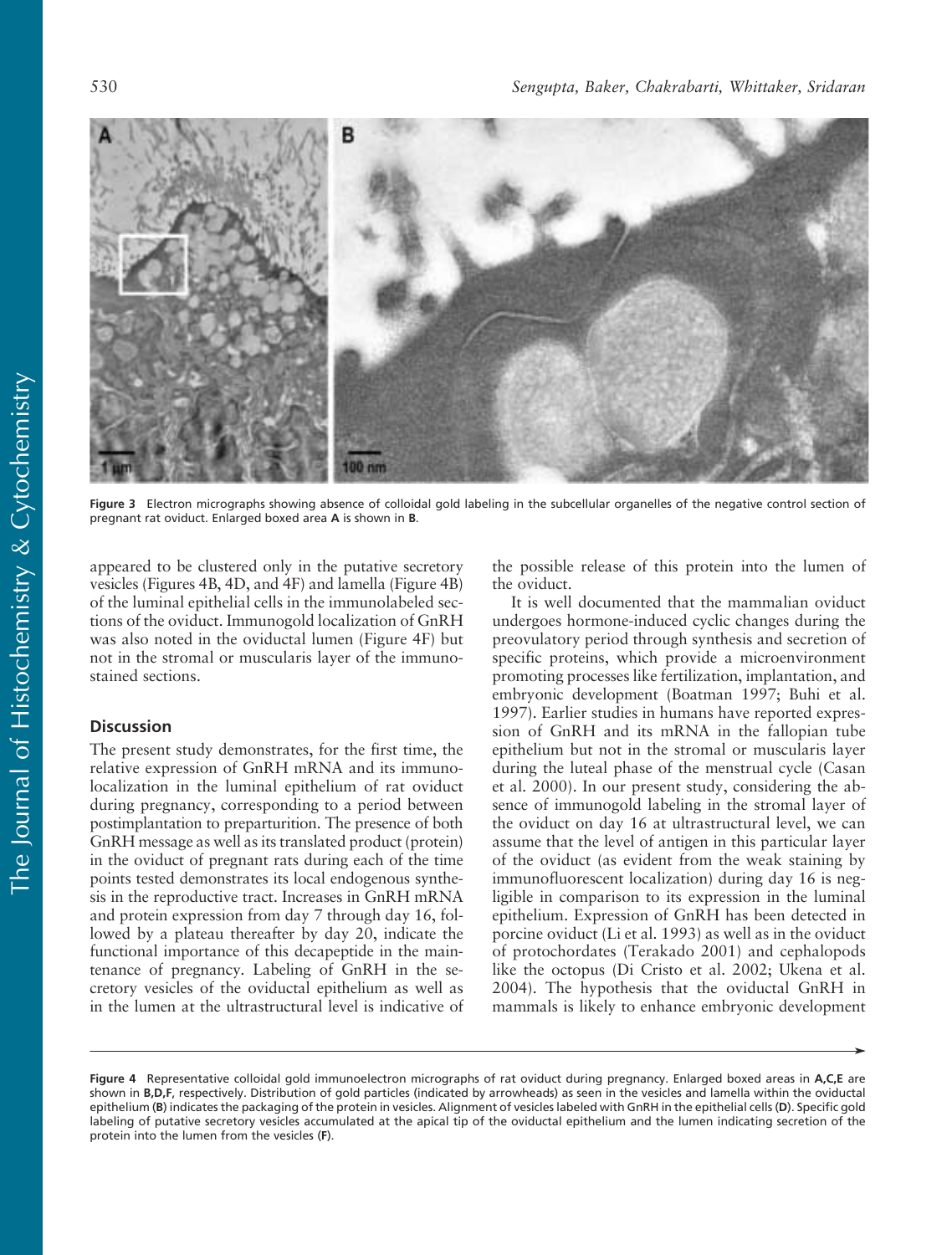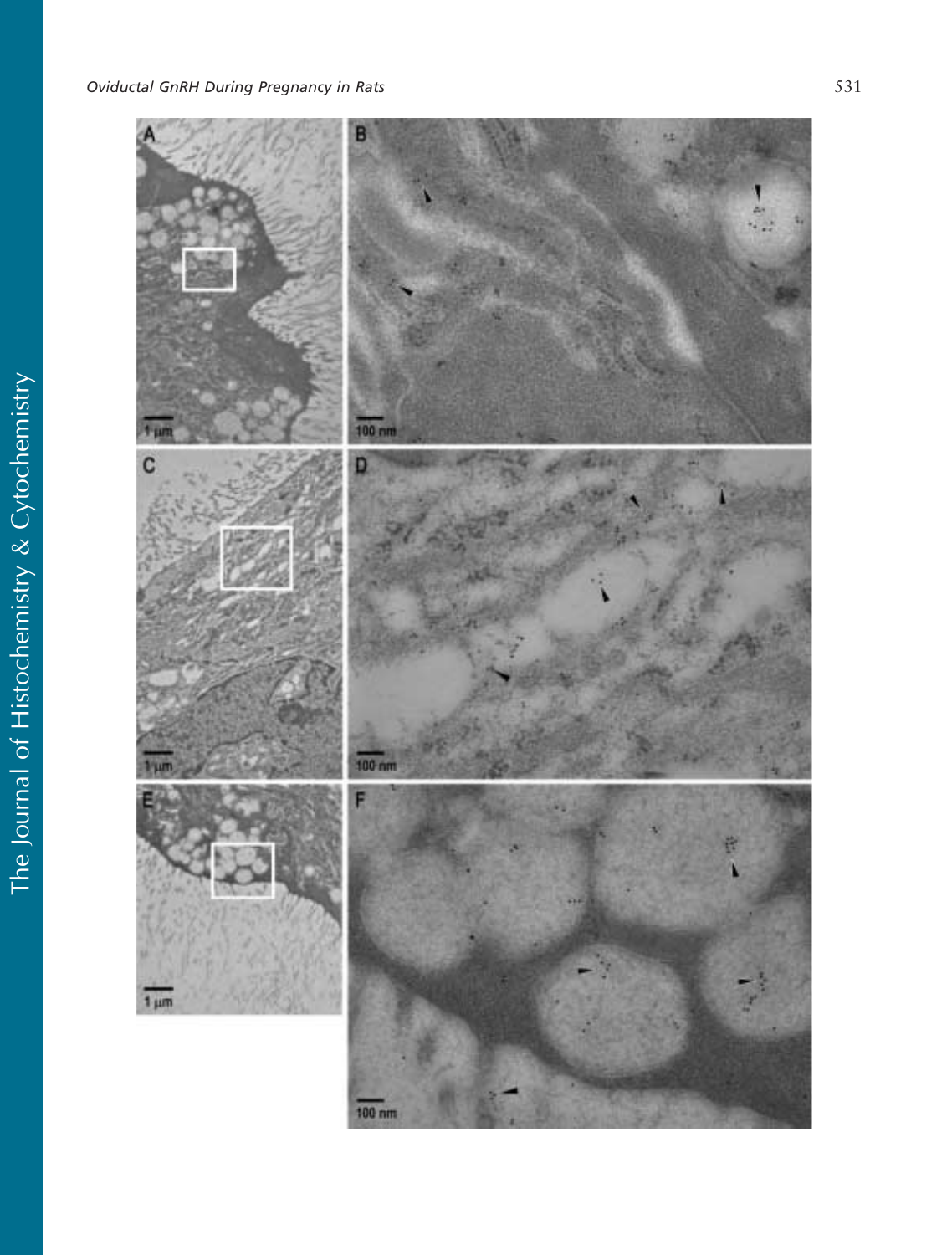and implantation through a paracrine action (Casan et al. 2000) is supported by the fact that preimplantation human/mouse embryos cultured in vitro exhibit a delay in development in comparison to their in vivo counterparts (Tazuki and Guidice 1996). However, this delay improves when cultured in a medium containing GnRH (Funston and Seidel 1995) or cocultured with fallopian tube epithelium (Bongso et al. 1992; Yeung et al. 1996). Increased expression of GnRH and its mRNA in the blastocyst stage, in comparison to the morula stage in cultured human and mouse embryos, as well as the expression of GnRH receptors in all embryonic developmental stages (Casan et al. 1999; Raga et al. 1999), strengthens the argument for a role of GnRH in embryonic development in mammals. In light of these observations, the presence of immunoreactive GnRH in the rat oviduct during the postimplantation period of pregnancy may suggest a function of this protein of non-neuronal origin on postimplantation embryonic development and, thus, maintenance of pregnancy in rats.

In the present study, immunolabeling of GnRH in the putative secretory vesicles and lamella of the luminal epithelium at the ultrastructural level indicates that the epithelial cells of the rat oviduct synthesize GnRH during the postimplantation period of pregnancy. The appearance of colloidal gold particles in the lumen of the oviduct highlights the secretion of this decapeptide from the oviductal epithelium into the lumen. Involvement of oviductal epithelium of the isthmus in the secretion of an oviduct-specific high molecular mass glycoprotein during the estrous cycle in rats has been reported (Abe 1996). Reports regarding the synthesis and release of proteins/glycoproteins by oviductal epithelium in other mammals like mice (Zhang and Martin-DeLeon 2003), pigs (Buhi et al. 1993,1997), cows (Gerena and Killan 1990), and baboons (Boice et al. 1990) also exist. These proteins/glycoproteins secreted by the oviductal epithelium were found to associate with either zona pellucida of the oviductal ova or the early embryos (Kan et al. 1993), implicating their paracrine role in fertilization and early embryonic development. Involvement of the oviductal secretory proteins with the hyaluronic acid turnover in the myometrium of the uterus in mice indicates its paracrine control of uterine functions (Zhang and Martin-DeLeon 2003). Expression of the demilune cell and parotid protein mRNA in murine oviductal epithelium, which produces a 150-amino acid protein with a signal peptide (suggestive of its secretary function) during pregnancy, was found to influence embryo–maternal dialogue (Lee et al. 2006). Based on the reports of secretory activity of the oviductal epithelium, it can therefore be assumed that luminal epithelium of the oviduct may synthesize and secrete GnRH during the postimplantation period of pregnancy which, like the oviductal glycoproteins, may act either locally or at a differential site within the reproductive system, playing a direct/indirect role in the induction of embryonic growth and, thus, maintenance of pregnancy in rats. Substantiation of this statement requires further in-depth investigation.

A high level of serum progesterone is an absolute necessity for fetal survival and maintenance of pregnancy in mammals. In pregnant rats, following implantation, serum progesterone concentration starts increasing from day 7, attaining its peak by day 16 followed by a plateau, and thereafter decreasing by day 19 (Morishige et al. 1973). With the aim of establishing possible correlations between oviductal GnRH and serum progesterone levels on postimplantation processes, we chose days 7, 9, 16, and 20 of pregnancy as specific time points for this study. Surprisingly, both the expression of the oviductal GnRH and serum concentrations of progesterone during pregnancy in rats were low on day 7. However, these increased from day 7 through day 9, attaining peak values by day 16. This indicates a positive correlation between serum progesterone levels and oviductal GnRH expression up to mid-pregnancy (day 16) in rats. The relationship between endogenous peripheral GnRH and serum progesterone levels during pregnancy in mammals remains unknown. The possibility of the existence of cross talk between endogenous non-hypothalamic GnRH and progesterone secretion by the corpus luteum within the ovary of rats during pregnancy remains unexplored. However, administration of exogenous GnRH and its agonists on cultured granulosa cells of mammals like rat, monkey, and human have been reported to stimulate progesterone production (Wang and Leung 1988; Liu et al. 1991; Bussenot et al. 1993; Hori et al. 1998). Augmentation of progesterone synthesis and enhancement of pregnancy rates by the administration of a GnRH agonist (deslorelin) in lactating dairy cows during timed insemination protocols through its effects on corpus luteum functions and follicular dynamics have been established (Ambrose et al. 1998; Rajamahendran et al. 1998). Suppression of progesterone release from human placental cells following administration of GnRH antagonists by mid-gestation and its partial restoration by the addition of GnRH (Siler-Khodr et al. 1983) is indicative of the possible stimulatory role of GnRH on placental progesterone secretion during pregnancy in human. Together these reports suggest that exogenous GnRH/ GnRH agonists may have a role in sustaining high levels of progesterone in mammals. Thus, it can be hypothesized that high expression of oviductal GnRH during day 16 of pregnancy may induce a positive influence on progesterone production in rats.

Expression pattern of GnRH in the oviduct by day 20 of pregnancy remains relatively high, although the concentration of serum progesterone in pregnant rats has been reported to decline sharply by day 19 (Morishige et al. 1973). This is supportive of the fact that high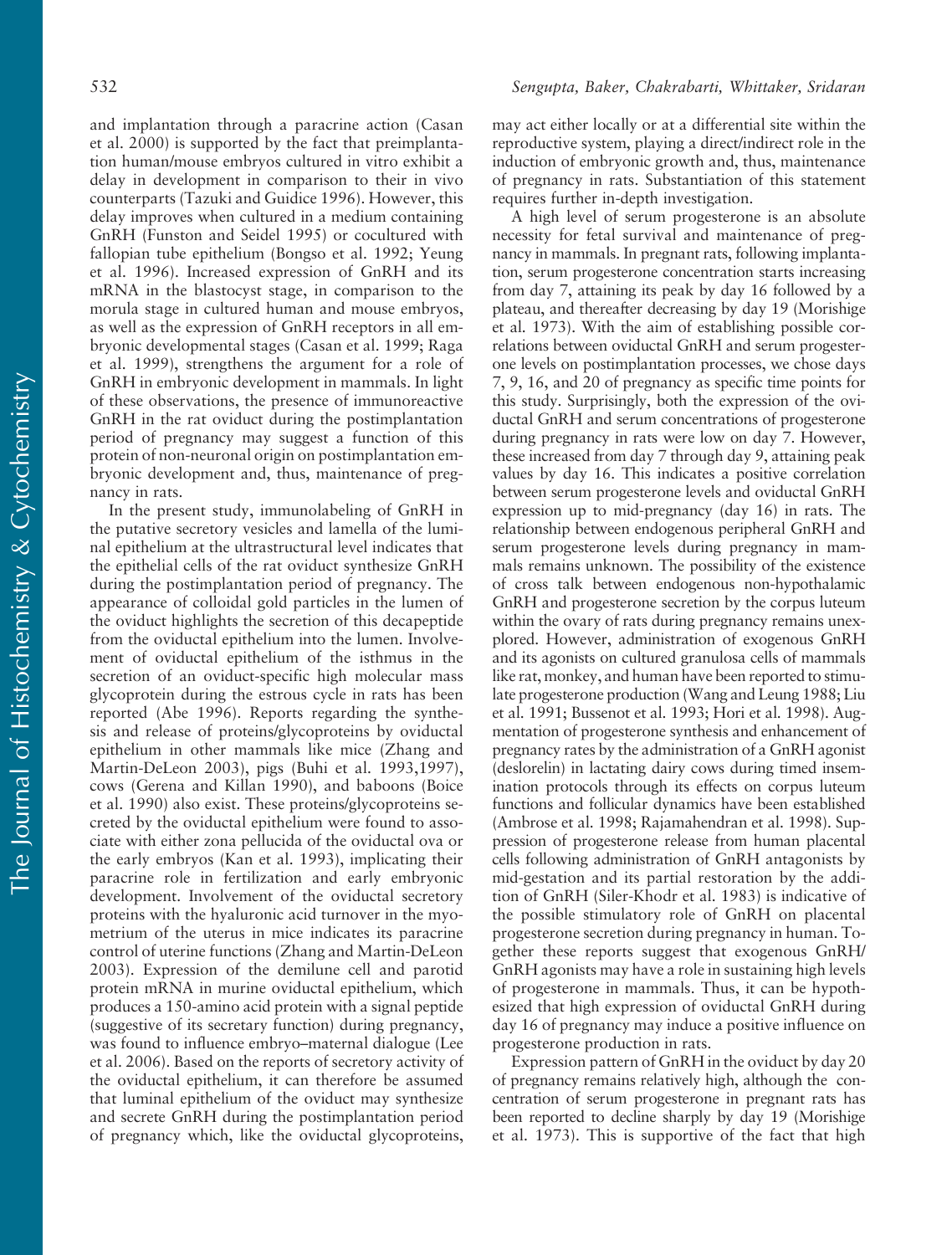#### Oviductal GnRH During Pregnancy in Rats 533

concentrations of oviductal GnRH toward the tail-end of pregnancy may play a role in suppressing serum progesterone levels, a necessity for parturition and, thus, termination of pregnancy. This concept is consistent with the working hypothesis of our laboratory that high concentrations of non-neuronal GnRH toward the end of pregnancy in rats are essential for luteolysis as well as the suppression of progesterone synthesis and release by the corpus luteum. Suppression of progesterone surges in vivo during late luteal phase of monkeys by long-term infusion of GnRH agonist is indicative of the inhibitory role of sustained doses of GnRH on progesterone production in mammals (Fraser and Sandow 1985). Exogenous GnRH or its agonist directly suppresses luteal steroidogenesis in mammals in general (Clayton et al. 1979; Sridaran et al. 1999; Rabiee et al. 2001; Yang et al. 2003) and follicular steroidogenesis in primates in particular (Wickings et al. 1990).

Collectively, oviductal GnRH may have a stimulatory/ inhibitory role to play in progesterone production through luteotropic/luteolytic effects (as reported in human by Vaananen et al. 1997) depending upon the stage of pregnancy in rats. The exact mechanism governing the pathways by which oviductal GnRH may either promote or suppress progesterone secretion from the ovary during pregnancy in rats requires further investigation.

In conclusion, using combined real-time PCR and immunolocalization approaches, we provide evidence for the synthesis and secretion of GnRH by the oviductal epithelium of pregnant rats during a period between postimplantation and preparturition. Our present data demonstrate a correlation between expression of immunoreactive GnRH in the luminal epithelium of the oviduct and hormonal milieu of serum progesterone (as demonstrated by Morishige et al. 1973) in pregnant rats. It may thus be tempting to hypothesize the existence of either a paracrine/autocrine/endocrine mechanism, through which this decapeptide of oviductal origin may influence progesterone production and, thus, pregnancy in rat. The etiology of expression of this protein in the oviduct during pregnancy and its exact sites of action in the reproductive system (through study of the expression pattern of its receptors) along with its exact functional significance in pregnancy in rats is currently under investigation in our laboratory. Existence of any local control mechanism for the synthesis and secretion of sex steroids by reproductive tissues in rodents, similar to that of gonadotropin inhibitory hormone reported in the mammalian brain (Kreigsfeld et al. 2006), will also be a focus of future studies in our laboratory.

#### Acknowledgments

This study was supported by NIH Grants (HD-41749 to RS), RR-03034 and, in part, by NS-38194 and NS-38963 (to JW).

Our sincere thanks to the staff of the animal care facility of Morehouse School of Medicine for care of the experimental animals, Mr. L. Brako and Dr. H. Yi for assistance, Dr. X. Yao for suggestions during preparation of electron micrographs, Dr. W. Kirlin for statistical analysis, Mr. S. Pitts for assistance in confocal microscopy, and Mr. P. Abramson for technical support.

# Literature Cited

- Abe H (1996) Immunocytochemical evidence that a specialized region of the rat oviduct secretes an oviductal glycoprotein. J Anat 188: 333–339
- Ambrose JD, Pires MF, Moreira F, Diaz T, Binelli M, Thatcher WW (1998) Influence of deslorelin (GnRH-agonist) implant on plasma progesterone, first wave dominant follicle and pregnancy in dairy cattle. Theriogenology 50:1157–1170
- Arias EB, Verhage HG, Jaffe RC (1994) Complementary deoxyribonucleic acid cloning and molecular characterization of an estrogendependent human oviduct glycoprotein. Biol Reprod 51:685–694
- Boatman DE (1997) Response of gametes to oviductal environment. Hum Reprod 12:133–149
- Boice ML, McCarthy TJ, Mavrogianis PA, Fazleabas AT, Verhage HG (1990) Localization of oviductal glycoproteins within the zona pellucida and perivitelline space of ovulated ova and early embryos in baboons (Papio anubis). Biol Reprod 43:340–346
- Bongso A, Ng CS, Fong CW, Anandakumar C, Marshall B, Edirisinghe R, Ratnam S (1992) Improved pregnancy rates after transfer of embryos grown in human fallopian tubal cell coculture. Fertil Steril 58:569–574
- Buhi WC, Alverez IM, Kouba AJ (1997) Oviductal regulation of fertilization and early embryonic development. J Reprod Fertil 52: 285–300
- Buhi WC, O'Brien B, Alvarez IM, Erdos G, Dubois D (1993) Immunogold localization of porcine oviductal secretory proteins within the zona pellucida, perivitelline space and plasma membrane of oviductal and uterine oocytes and early embryos. Biol Reprod 48: 1274–1283
- Bussenot I, Azoulay-Barjonet C, Parinaud J (1993) Modulation of steroidogenesis of cultured human granulosa-leutin cells by gonadotropin releasing hormone analogues. J Clin Endocrinol Metab 76:1376–1379
- Casan EM, Raga F, Bonilla-Musoles F, Polan ML (2000) Human oviductal gonadotropin-releasing hormone: possible implications in fertilization, early embryonic development and implantation. J Clin Endocrinol Metab 85:1377–1381
- Casan EM, Raga F, Polan ML (1999) GnRH mRNA and protein expression in human preimplantation embryos. Mol Hum Reprod 5:234–239
- Chegini N (1996) Oviductal derived growth factors and cytokines: implications in preimplantation. Semin Reprod Endocrinol 14:219–229
- Clayton RN, Harwood JP, Catt KJ (1979) Gonadotropin-releasing hormone analogue binds to luteal cells and inhibits progesterone production. Nature 282:90–92
- Conn PM, Crowley FW Jr (1991) Gonadotropin releasing hormone and its analogues. N Engl J Med 324:93–103
- Dekel N, Lewysohn O, Ayalon D, Hazum E (1988) Receptors of gonadotropin releasing hormone are present in rat oocyte. Endocrinology 123:1205–1207
- Di Cristo C, Paolucci M, Iglesias J, Sanchez J, Cosmo AD (2002) Presence of two neuropeptides in the fusiform ganglion and reproductive ducts of Octopus vulgaris: FMRFamide and gonadotropin releasing hormone (GnRH). J Exp Zool 292:267–276
- Fraser HM, Sandow J (1985) Suppression of follicular maturation by infusion of a luteinizing hormone releasing hormone agonist starting during the late luteal phase in the stumptailed macaque monkey. J Clin Endocrinol Metab 60:579–584
- Funston RL, Seidel GE (1995) Gonadotropin releasing hormone increases cleavage rates of bovine oocytes fertilized in vitro. Biol Reprod 53:541–545